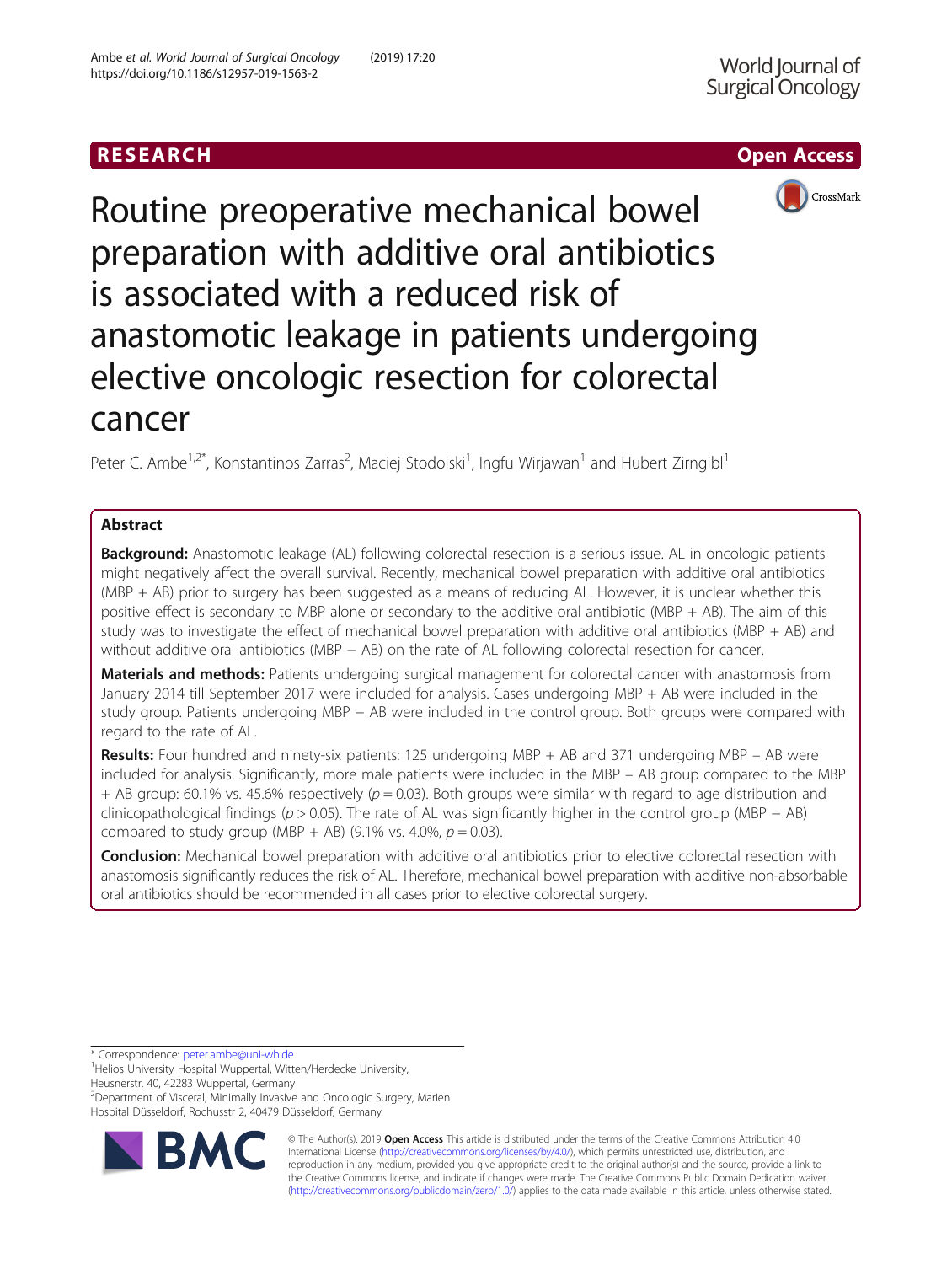# Background

Colorectal cancer (CRC) is a common problem, and oncologic resection remains the only means of cure. Anastomotic leakage (AL) following resection of colon and rectal cancer represents the most feared complication [\[1](#page-4-0), [2](#page-4-0)]. This single complication is a leading cause of significant morbidity and mortality following radical surgery for CRC. Anastomotic leakage might be associated with dalliance or omission of chemotherapy [[3](#page-4-0)]. More so, AL has been shown to be associated with an increased risk of local cancer recurrence [[4\]](#page-4-0). These factors have been shown to be associated with reduced overall survival [[5,](#page-4-0) [6\]](#page-4-0). The effect of mechanical bowel preparation (MBP) prior to colorectal resection on the risk of AL has been controversial in the past with constantly changing recommendations [\[7](#page-4-0), [8](#page-4-0)]. Recently, many studies have identified a reduced risk of AL following preoperative MBP with additive oral antibiotics [[9](#page-4-0)]. It is unclear whether the reduced risk of AL is primarily due to MBP or is secondary to oral antibiotics. This study was designed to study the effect of preoperative MBP with and without oral antibiotics on the rate of AL in patients undergoing oncologic colorectal resection with anastomosis for CRC.

# Materials and methods

This study was approved by the Institutional Review Board at the Witten/Herdecke University. This is a retrospective analysis of prospectively collected data of patients undergoing oncologic resection of colorectal cancer. The data of all consecutive patients diagnosed with CRC is prospectively put into an institutional database by trained study nurses and research fellows as reported elsewhere  $[10, 11]$  $[10, 11]$  $[10, 11]$ . The database is continuously updated with data on the present status of all registered patients. All patients diagnosed with CRC are discussed in an interdisciplinary oncologic board prior to surgery. Oncologic colorectal surgery included central dissection of the mesenteric lymphovascular pathways in accordance with complete mesocolic excision (CME) in cases with colon cancer as described by Hohenberger et al. [[12\]](#page-5-0), partial mesorectal excision (PME) for proximal rectal cancer and cancer of the rectosigmoidal junction, and total mesorectal excision (TME) in cases with mid and low rectal cancer as described by Heald et al. [\[13](#page-5-0)]. Data of patients undergoing oncologic colorectal resection between January 2014 and September 2017 were included for analysis.

MBP was performed in all cases prior to surgery. In the period prior to May 2016, preoperative MBP was performed using either polyethylenglykol or sodium–magnesium sulfate 24 h prior to surgery. Beginning June 2016, oral antibiotics (1 g vancomycin and 400 mg metronidazole) per liter PEG were added to the above preparation. Our study group included all cases managed after May 2016, i.e., patients who underwent MBP with additive oral antibiotics while all cases undergoing MBP without oral antibiotics were included in the control group. Perioperative single shot antibiotics was given to all patients.

The extent of CRC was classified using both the American Joint Committee on Cancer (AJCC) TNM and Union for International Cancer Control (UICC) staging systems following histopathology in all cases [[14\]](#page-5-0). Patient's demographic information including sex and age at the time of diagnosis were recorded. Cancer specific parameters including the tumor stage (pT), nodal involvement (pN), the presence or absence of distance metastases (pM), and tumor location were noted. All patients undergoing oncologic resection were included for analysis. Exclusion criteria included: palliation procedures, patients with multiple cancers, patients undergoing emergency surgery, and cases without anastomosis.

The main endpoint was the rate of AL. AL was suspected following clinical presentation and findings from physical examination. The diagnosis was confirmed using contrast-enhanced computed tomography, endoscopic examination, or during surgery. The extent of AL was characterized using the grading system proposed by Rahbari et al. [[15\]](#page-5-0). According to this grading system, AL requiring no therapeutic intervention is classified as grade A and grade B leakages are managed via endoscopic, sonographic, or radiologic intervention, while grade C leakages warrant surgical revision.

# **Statistics**

The Statistical Package for Social Science (SPSS) version 24 (IBM Corp, Armonk, NY, USA) was used for data analysis. The study population was described using median and interquartile ranges where necessary. The chi square test and Mann-Whitney  $U$  test were employed for analytic statistics and odds ratio calculation. The two-sided  $p$  values were reported where necessary with the level of significance set as  $p < 0.05$ . A 95% confidence interval was used in all statistical analyses.

# Results

Four hundred and ninety-six patients underwent oncologic colorectal resection with anastomosis for CRC within the period of investigation. Colon cancer was managed in 370 cases while rectal cancer was managed in 126 cases. MBP with additive oral antibiotics (study group) was performed in 125 cases including 68 (54.4%) females and 57 (45.6%) males. MBP without oral antibiotics (control group) was done in 371 cases including 148 (39.9%) females and 223 (60.1%) males (Fig. [1](#page-2-0)). Significantly, more male patients were included in the group without oral antibiotics compared to the group with oral antibiotics: 60.1% vs. 45.6% respectively,  $p = 0.03$ .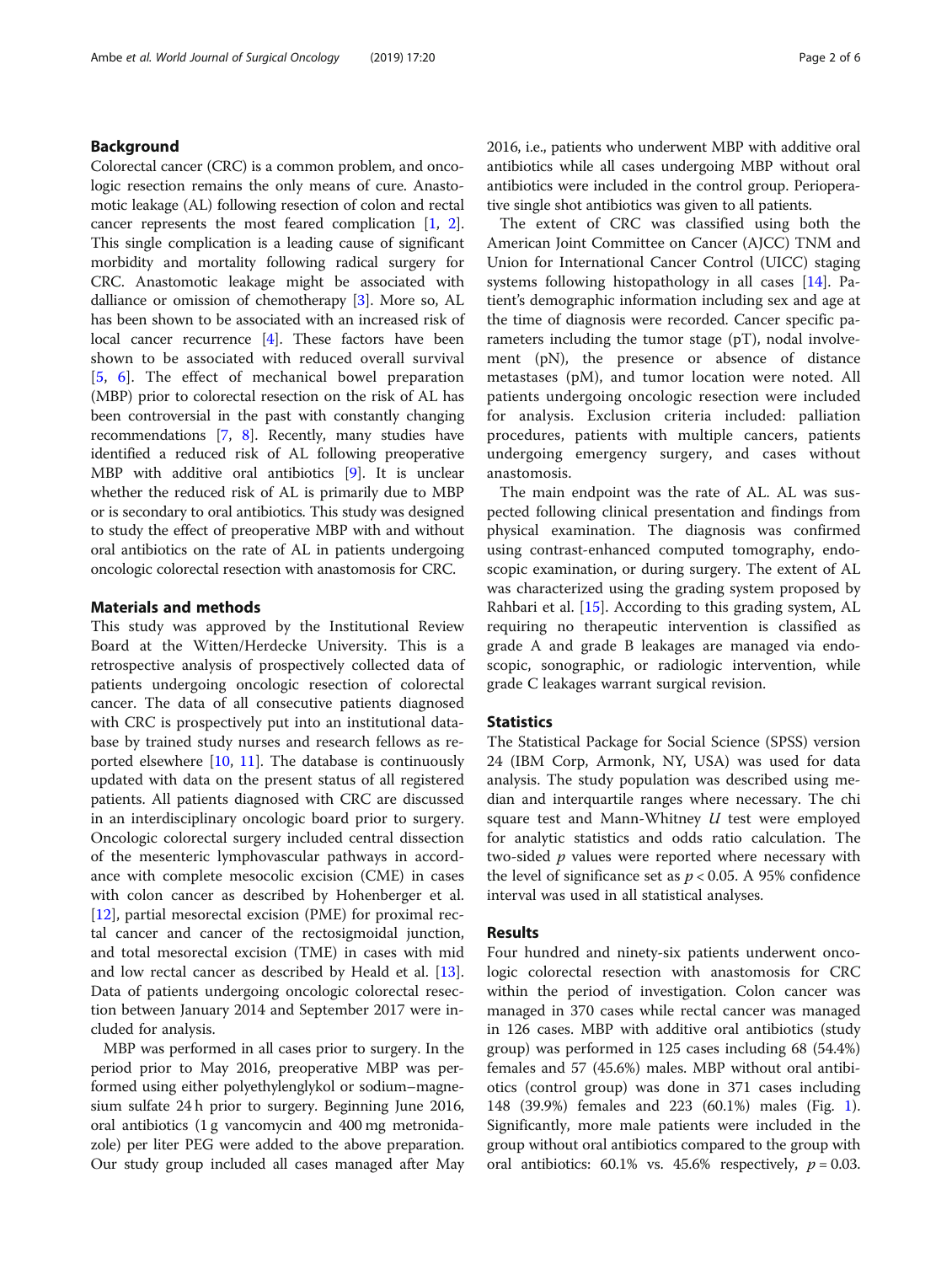<span id="page-2-0"></span>

However, sex could not be identified as a risk factor for AL on multivariate analysis.

The median age of the study group was 73.0 years (range 21–91 years) while the median age of the control group was 70.0 years (range 31–92 years). There was no statistically significant difference amongst both groups with regard to age  $(p = 0.413)$ . The clinicopathologic findings in this study are presented in Table 1.

There was no statistically significant difference amongst both groups with regard to the AJCC and UICC cancer stages. Equally, there was no statistically significant difference amongst both groups with regard to cancer location (Table 1).

Forty-two cases of AL (8.5%), including three grade A, six grade B, and 33 grade C, were recorded in this series (Table [2](#page-3-0)). In 25 cases, AL occurred after colon resection  $(25/370 = 6.7%)$  and in 17 cases following rectal resection  $(17/126 = 13.5\%)$ . Five cases  $(5/125 = 4.0\%)$  of AL were recorded in the study group, four cases  $(4/95 =$ 4.2%) after colon resection, and one case  $(1/30 = 3.3%)$ after rectal resection. On the other hand, the rate of AL was 10% (37/371) in the control group. This corresponded to 21 cases  $(21/232 = 9.1%)$  following colon resection and 16 cases  $(16/139 = 11.5%)$  following rectal resection. The rate of AL was significantly higher in the group without additive oral antibiotics ( $p = 0.038$ , Fig. [2](#page-3-0)). The risk of AL was more than twice higher in patients undergoing MBP without oral antibiotics was (OR 2.22,  $0.96 - 5.12$ ,  $p = 0.038$ ).

Amongst all patients undergoing rectal resection, preoperative radiation and chemotherapy were performed in 81 cases. In this group, MBP without oral antibiotics was performed in 71 cases while MBP with oral antibiotics was done in 10 cases. While no case of AL was

|                  |  | <b>Table 1</b> Baseline and clinical characteristics of the study |  |
|------------------|--|-------------------------------------------------------------------|--|
| population, AJCC |  |                                                                   |  |

| Characteristics       | $MBP + AB$    | $MBP - AB$  | $p$ value |
|-----------------------|---------------|-------------|-----------|
| N                     | 125           | 371         |           |
| Sex                   |               |             |           |
| Female                | 69 (55.2%)    | 148 (39.9%) | 0.03      |
| Male                  | 56 (44.8%)    | 223 (60.1%) |           |
| Median age            | 73.0 years    | 70.0 years  | 0.10      |
| Range                 | $21-91$ years | 31-92 years |           |
| Location              |               |             |           |
| Right colon           | 62 (49.6%)    | 138 (37.2%) | 0.06      |
| Left colon            | 34 (27.2%)    | 94 (25.3%)  |           |
| Rectum                | 29 (22.2%)    | 139 (37.5%) |           |
| AJCC tumor stage (pT) |               |             |           |
| 1                     | 11 (8.80%)    | 42 (11.3%)  | p > 0.05  |
| $\overline{2}$        | 24 (19.2%)    | 81 (21.8%)  |           |
| 3                     | 70 (56.0%)    | 191 (51.5%) |           |
| $\overline{4}$        | 20 (16.0%)    | 57 (15.4%)  |           |
| AJCC nodal stage (pN) |               |             |           |
| 0                     | 79 (63.2%)    | 211 (56.9%) | p > 0.05  |
| 1                     | 29 (23.2%)    | 105 (28.3%) |           |
| $\overline{2}$        | 17 (13.6%)    | 55 (14.8%)  |           |
| <b>UICC</b>           |               |             |           |
| I                     | 28 (22.4%)    | 96 (25.8%)  | p > 0.05  |
| $\parallel$           | 47 (37.6%)    | 106 (28.6%) |           |
| $\mathbf{III}$        | 33 (26.4%)    | 103 (27.8%) |           |
| IV                    | 17 (13.6%)    | 66 (17.8%)  |           |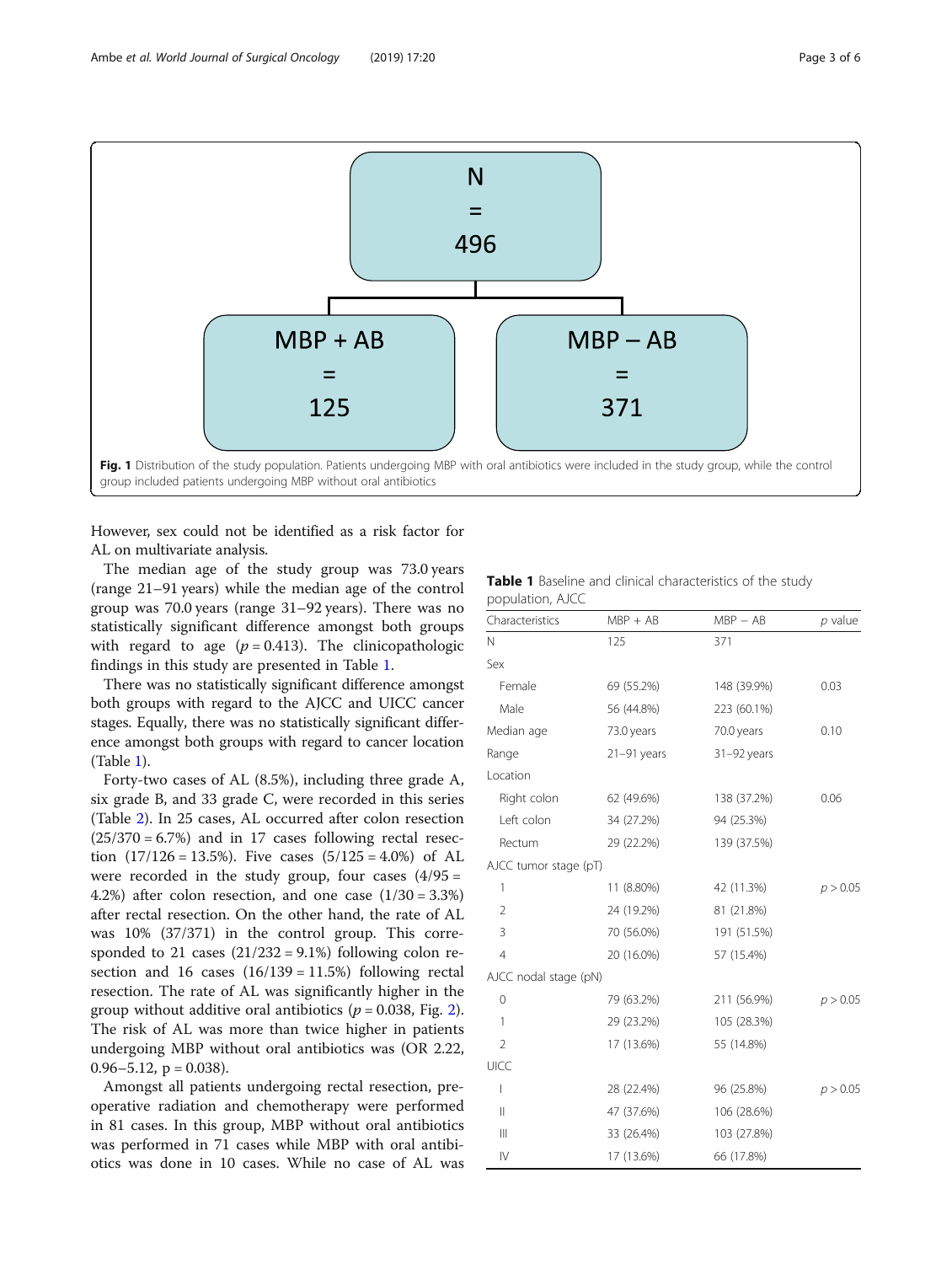<span id="page-3-0"></span>Table 2 Summary of AL in both groups

| Characteristics       | $MBP + AB$     | $MBP - AB$     | $p$ value |
|-----------------------|----------------|----------------|-----------|
| Anastomotic leakage   | 5              | 37             | 0.03      |
| Grade A               | $\mathbf{O}$   | 3              |           |
| Grade B               | $\mathbf 0$    | 6              |           |
| Grade C               | 5              | 28             |           |
| AJCC nodal stage (pT) |                |                |           |
| 1                     | 0              | 3              |           |
| $\overline{2}$        | $\mathbf 0$    | 9              |           |
| 3                     | $\overline{4}$ | 18             |           |
| $\overline{4}$        | $\mathbf{1}$   | $\overline{7}$ |           |
| AJCC nodal stage (pN) |                |                |           |
| $\mathbf 0$           | 5              | 23             |           |
| 1                     | 0              | 9              |           |
| $\overline{2}$        | 0              | 5              |           |
| AJCC nodal stage (pM) |                |                |           |
| $\mathbf 0$           | 5              | 29             |           |
| 1                     | 0              | 8              |           |
| UICC                  |                |                |           |
| 1                     | $\mathbf 0$    | 10             |           |
| $\overline{2}$        | 5              | 13             |           |
| 3                     | 0              | 10             |           |
| 4                     | 0              | 4              |           |

recorded in patients undergoing MBP with oral antibiotics, six cases of AL were recorded in patients following MBP without oral antibiotics.

# Discussion

The effect of preoperative MBP with and without oral antibiotics on the rates of AL was investigated in this study. A single-center retrospective analysis of prospectively collected data of patients undergoing oncologic colorectal resection for CRC was performed. Preoperative bowel prepping with oral antibiotic adjunct led to a significantly lower rate of AL in comparison to cases following MBP without oral antibiotics.

Clinical practice with regard to preoperative bowel preparation prior to elective colorectal resection has been conflicted. Nichols and Condon reported in 1971 that MBP was associated with decreased morbidity and mortality following colorectal surgery [[16](#page-5-0)]. In contrast, the dogmatic practice of MBP in colorectal surgery was questioned by Irving and Scrimgeour in later years [[8](#page-4-0)]. This trend was supported by results of two meta-analyses by Slim et al. in 2004 and 2009 which failed to show a reduction in the risk of AL following MBP [\[17,](#page-5-0) [18](#page-5-0)]. Thus, the tenor was to abandon MBP prior to colorectal surgery. However, combining oral antibiotics to MBP has been shown to be associated with a reduced rate of AL in recent years [\[19,](#page-5-0) [20](#page-5-0)].

The rate of AL in our study was significantly lower in the group with MBP with oral antibiotics compared to the group without oral antibiotics. As expected, the rate of AL was higher in patients undergoing rectal resection compared to those undergoing segmental colectomy.

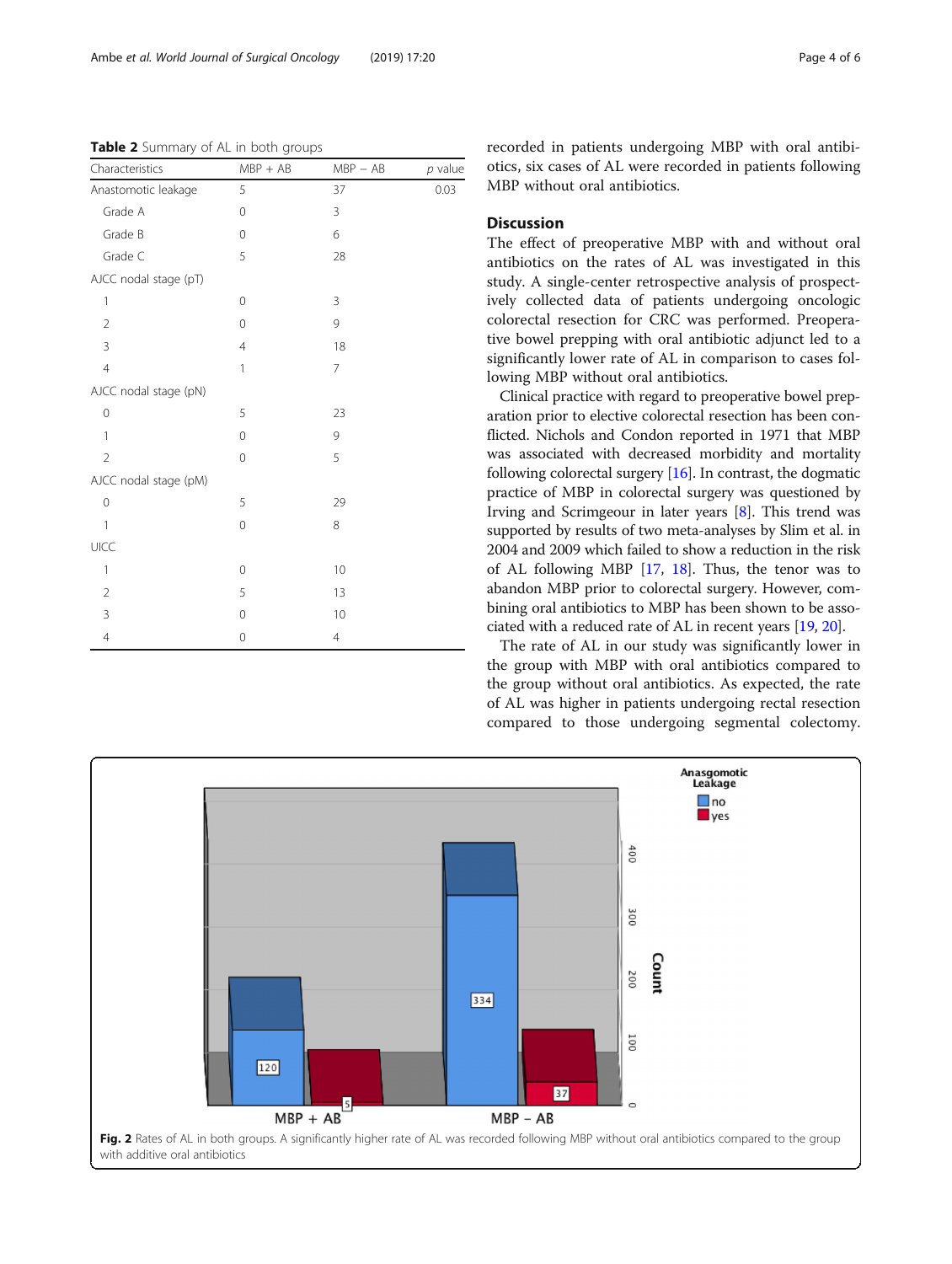<span id="page-4-0"></span>The risk of AL was 2.2 times higher in patients undergoing MBP without oral antibiotics compared to the group with additive oral antibiotics. This finding suggests that MBP alone might not have any positive influence on the risk of AL. This trend is in accordance with results from a recently published meta-analysis by Rollins et al. [\[21](#page-5-0)]. The reduced rate of AL recorded in the group with additive oral antibiotic to MBP in this series is in accordance with current literature [[22,](#page-5-0) [23\]](#page-5-0).

Postoperative morbidity and mortality, especially in the oncologic setting, represent primary outcome measures in patients undergoing colorectal surgery. Anastomotic leakage constitutes a relevant surgical complication, which might negatively influence the overall survival. Therefore, preventing such devastating complications besides adequate oncologic resection with clear margins must be seen as a major postoperative endpoint. Preoperative MBP prior to colorectal resection, especially in the era of laparoscopic surgery, enables a better bowel handling during the dissection and creation of the anastomosis. Besides, the risk of anastomotic disruption via hard stool and subsequently AL is reduced following bowel cleansing. Adding oral non-absorbable antibiotics reduces bacterial bowel colonization, which might influence the rate of infectious complications like AL.

The effects seen in this study cannot be attributed to patient and disease factors since both groups were grossly compatible. Therefore, the reason for this observation must be secondary to reduced bacterial load following the use of oral antibiotics during preoperative MBP.

This study is limited by the retrospective study design and the relatively small size of the study population. This is especially true with regard to the number of patients undergoing rectal resection with or without neoadjuvant chemoradiation. Despite these limitations, the results of this study support the routine use of mechanical bowel prepping with oral antibiotic adjunct prior to elective colorectal surgery.

# Conclusion

Mechanical bowel preparation with additive oral antibiotics prior to elective colorectal resection with anastomosis significantly reduces the risk of AL. Therefore, mechanical bowel preparation with additive non-absorbable oral antibiotics should be recommended in all cases prior to elective colorectal surgery.

#### Abbreviations

AL: Anastomotic leakage; CME: Complete mesocolic excision; CRC: Colorectal cancer; MBP: Mechanical bowel preparation; PEG: Polyethylene glycol; PME: Partial mesorectal excision; TME: Total mesorectal excision

### Acknowledgements

Not applicable

#### Oral presentation

This study was presented at the annual visceral medicine meeting in September 2018, Munich, Germany.

#### Funding

Not applicable

### Availability of data and materials

The dataset supporting the conclusions of this article are included within the article and its additional files.

# Authors' contributions

PCA designed the study; MS, IW, and PCA gathered the data; and PCA performed the statistical analysis. Data interpretation was done by PCA, KZ, and HZ. PCA drafted the manuscript. All authors critically reviewed the manuscript and approved the final version.

#### Ethics approval and consent to participate

A written consent was received from all patients or their legal representatives for the use of their data in this study. Ethics approval was received from the Board of Review at the Witten / Herdecke University (Approval Nr. 05/2015).

#### Consent for publication

A consent for publication was granted by all patients included in the study.

#### Competing interests

The authors declare that they have no competing interests.

### Publisher's Note

Springer Nature remains neutral with regard to jurisdictional claims in published maps and institutional affiliations.

## Received: 4 November 2018 Accepted: 9 January 2019 Published online: 16 January 2019

#### References

- 1. Gessler B, Eriksson O, Angenete E. Diagnosis, treatment, and consequences of anastomotic leakage in colorectal surgery. Int J Color Dis. 2017;32(4):549– 56.
- 2. Markar S, Gronnier C, Duhamel A, Mabrut J-Y, Bail J-P, Carrere N, Lefevre JH, Brigand C, Vaillant J-C, Adham M. The impact of severe anastomotic leak on long-term survival and cancer recurrence after surgical resection for esophageal malignancy. Ann Surg. 2015;262(6):972–80.
- 3. Law WL, Choi HK, Lee YM, Ho JW, Seto CL. Anastomotic leakage is associated with poor long-term outcome in patients after curative colorectal resection for malignancy. J Gastrointest Surg. 2007;11(1):8–15.
- 4. Krarup P-M, Nordholm-Carstensen A, Jorgensen LN, Harling H. Anastomotic leak increases distant recurrence and long-term mortality after curative resection for colonic cancer: a nationwide cohort study. Ann Surg. 2014; 259(5):930–8.
- 5. Nachiappan S, Askari A, Malietzis G, Giacometti M, White I, Jenkins JT, Kennedy RH, Faiz O. The impact of anastomotic leak and its treatment on cancer recurrence and survival following elective colorectal cancer resection. World J Surg. 2015;39(4):1052–8.
- 6. Espín E, Ciga M, Pera M, Ortiz H, Project SRC, Lujan J, Fraccalvieri D, Biondo S, Ciga M, Espí A. Oncological outcome following anastomotic leak in rectal surgery. Br J Surg. 2015;102(4):416–22.
- 7. van't Sant HP, Kamman A, Hop WC, Van Der Heijden M, Lange JF, Contant CM. The influence of mechanical bowel preparation on long-term survival in patients surgically treated for colorectal cancer. Am J Surg. 2015;210(1): 106–10.
- 8. Irving AD, Scrimgeour D. Mechanical bowel preparation for colonic resection and anastomosis. Br J Surg. 1987;74(7):580–1.
- 9. Vo E, Massarweh NN, Chai CY, Cao HST, Zamani N, Abraham S, Adigun K, Awad SS. Association of the addition of oral antibiotics to mechanical bowel preparation for left colon and rectal cancer resections with reduction of surgical site infections. JAMA surgery. 2018;153(2):114–21.
- 10. Ambe PC, Godde D, Storkel S, Zirngibl H, Bonicke L. Extra nodular metastasis is a poor prognostic factor for overall survival in node-positive patients with colorectal cancer. Int J Color Dis. 2018;33(4):403–9.